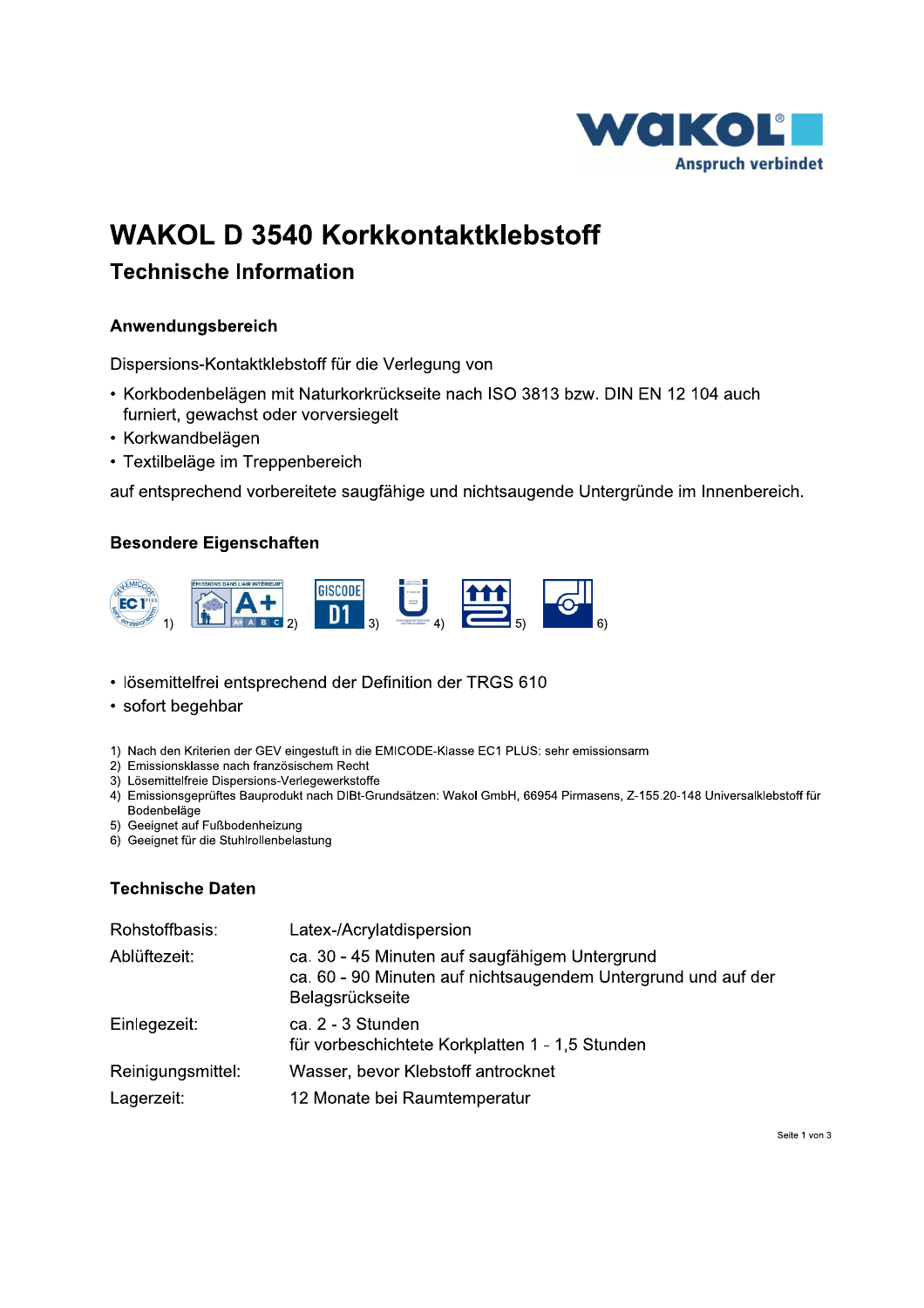Lagertemperatur: nicht unter +5 °C, frostempfindlich

Auftragsweise und Verbrauch7)

| kurzhaarige Velourswalze mind. 250 g/m <sup>2</sup> |                            | Korkbeläge   |
|-----------------------------------------------------|----------------------------|--------------|
| <b>TKB A1 - A3</b>                                  | 150 - 650 g/m <sup>2</sup> | Textilbeläge |

7) Der Verbrauch ist abhängig von der Oberflächenstruktur und Saugfähigkeit des Untergrundes.

## Untergründe

Der Untergrund sowie die raumklimatischen Bedingungen müssen den Anforderungen der gültigen Normen und Merkblätter entsprechen. Unterböden müssen dauertrocken, fest, eben, frei von Rissen, Verunreinigungen und klebehemmenden Substanzen sein. Nutzbeläge müssen eine glatte Oberfläche besitzen, vollflächig fest mit dem Untergrund verbunden sein und eine wachs- und pflegemittelfreie Oberfläche aufweisen.

Für Korkklebungen mit WAKOL D 3540 Korkkontaktklebstoff sind glatte und ebene Untergründe erforderlich. Unebene Untergründe sowie raue Estrichoberflächen deshalb zunächst mit geeigneten zementären Wakol Spachtelmassen, wie z. B. WAKOL Z 615 Ausgleichsmasse, staubarm spachteln. Die technischen Informationen der Vorstriche und Spachtelmassen sind zu beachten. Calciumsulfat-, (Anhydrit-). Magnesia- und Steinholzestriche sowie Gußasphalt grundsätzlich in einer Schichtdicke von mindestens 2 mm spachteln. Nicht ausreichend ebene Putze müssen vor der Korkwandbelagsklebung mit einer hochwertigen Feinspachtelmasse geglättet werden.

Angeschliffene Spachtelmassen mit WAKOL D 3040 Vorstrichkonzentrat 1:2 mit Wasser verdünnt oder WAKOL D 3035 Dispersionsvorstrich grundieren. Vorstrich muss vor den Klebearbeiten durchgetrocknet sein.

### Verarbeitung

Klebstoff vor Gebrauch gut aufrühren. Mit geeignetem Auftragsgerät satt und gleichmäßig auf Belagsrückseite und Untergrund auftragen, dabei Klebstoffnester vermeiden. Auftragsmenge so wählen, dass ein geschlossener Klebstofffilm entsteht. Die Klebeflächen müssen nach Trocknung des Klebstoffes einen geschlossenen, gleichmäßig glänzenden Film aufweisen.

Sobald beide Klebstofffilme transparent getrocknet sind, wird der Belag passgerecht eingelegt und mit einem Gummihammer gut festgeklopft. Die verlegten Beläge sind sofort begehbar. Eine Oberflächenversiegelung bei Naturkork kann nach 24 Stunden durchgeführt werden.

Korkplatten können bereits vor dem Verlegetag mit WAKOL D 3540 Korkkontaktklebstoff (bis 24 Stunden vor der Verlegung) oder maschinell mit WAKOL D 3513 Korkvorbeschichtung (bis zu 6 Monate vor der Verlegung) vorbeschichtet werden. Am Verlegetag erfolgt der Klebstoffauftrag nur noch auf den Untergrund und nach ausreichender Ablüftezeit werden die vorbeschichteten Korkplatten im Kontaktverfahren geklebt. Die Einlegezeit beträgt in diesem Fall 1 - 1,5 Stunden.

354001DE13 0420 WAKOL D 3540 Korkkontaktklebstoff

Wakol GmbH Bottenbacher Straße 30 D-66954 Pirmasens Tel. +49 6331 8001 131 Fax +49 6331 8001 890 www.wakol.com



Wakol GmbH Industriestraße 5 A-6841 Mäder Tel. +43 5523 64 700 Fax +43 5523 64 700 64 www.wakol.at

Wakol Adhesa AG Schützengasse 28 CH-9410 Heiden Tel. +41 31 9210 755 Fax +41 31 9212 968 www.wakoladhesa.ch Wakol Foreco srl A Via Kennedy 75  $1-20010$ Marcallo con Casone Tel. +39 02 9761 939 Fax +39 02 97 253 021 www.wakolforeco.it

Loba-Wakol Polska Sp.z o.o. ul. Sławęcińska 16, Macierzysz PL-05-850 Ożarów Mazowiecki Tel. +48 22 436 24 20 Fax +48 22 436 24 21 www.loba-wakol.pl

Lecol Chemie B.V. Schutweg 6<br>NL-5145 NP Waalwijk Tel. +31 416 566 540 Fax +31 416 566 531 www.lecol.nl

Seite 2 von 3